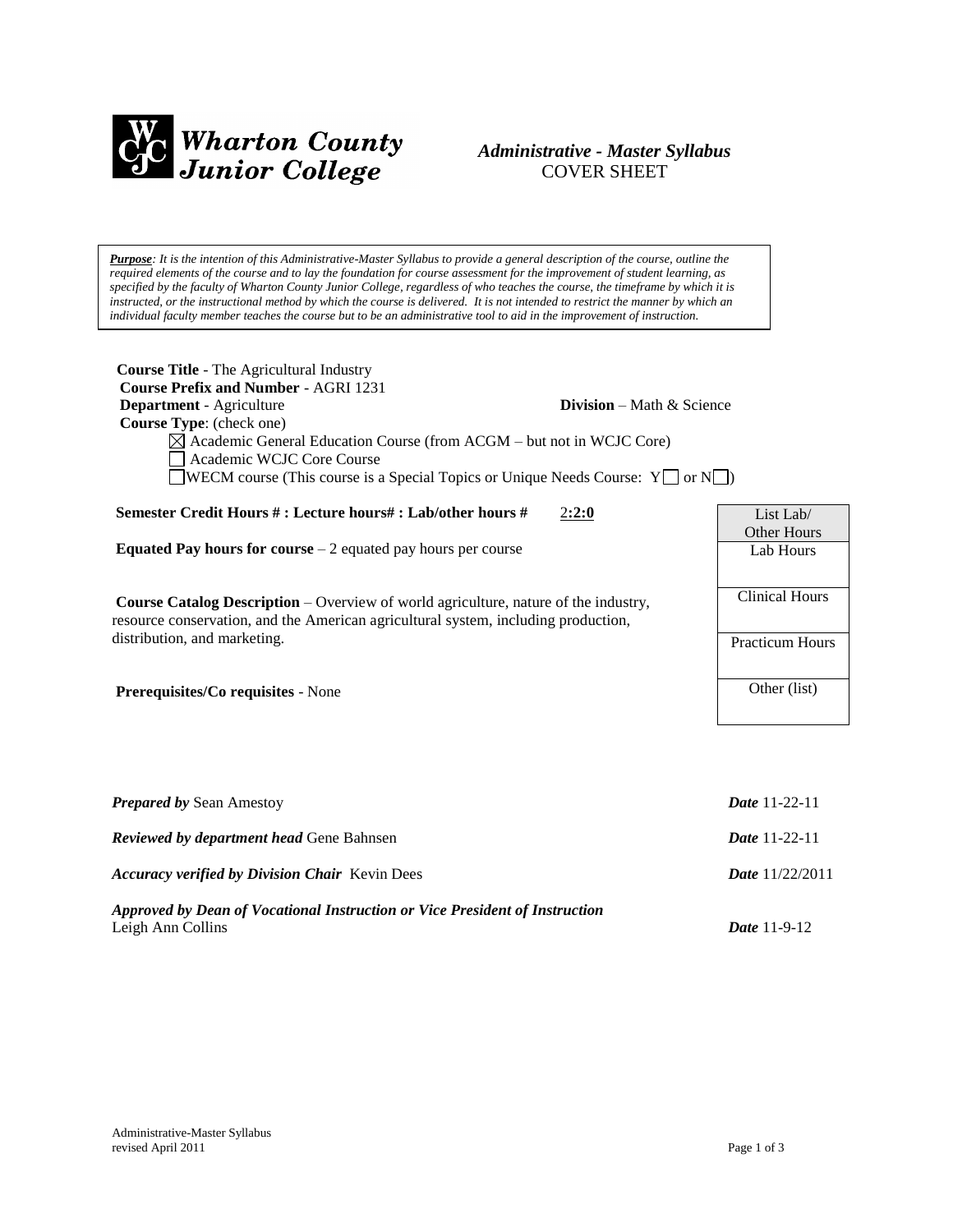

**I. Topical Outline** – Each offering of this course must include the following topics (be sure to include information regarding lab, practicum, clinical or other non-lecture instruction):

Lecture: Topical Outline:

Introduction to the Agriculture Industry Trends in Agriculture Water Issues Aquaculture Resume and Cover Letter Job Interviews Animal Welfare Wildlife Conservation Natural Resources Horticulture Urbanization Future of Agriculture

# **II. Course Learning Outcomes**

| <b>Course Learning Outcome</b>                        | <b>Method of Assessment</b>                       |
|-------------------------------------------------------|---------------------------------------------------|
| Students will:                                        |                                                   |
| Identify current trends in agriculture.<br>1.         | Lecture, exams, and assignments.                  |
| 2.<br>Identify current issues related to agriculture. | 2.<br>Lecture, exams, assignments, and term paper |
| 3.<br>Develop a resume and cover letter.              | Lecture, exams, and assignments<br>3.             |
|                                                       |                                                   |

#### **III. Required Text(s), Optional Text(s) and/or Materials to be Supplied by Student.** None

#### **IV. Suggested Course Maximum** - 24

#### **V. List any specific spatial or physical requirements beyond a typical classroom required to teach the course**.

The lecture room should include sufficient dry erase (or chalk) board for notes and illustrations, a computer with internet access, and an overhead computer projector, and a traditional overhead projector.

## **VI. Course Requirements/Grading System – Describe any course specific requirements such as research papers or reading assignments and the generalized grading format for the course**

Students are required to read the newspaper, magazine and internet articles, as applicable, assigned to them. Throughout the semester, the students have 3 major lecture exams, several quizzes, assignments, and a term paper.